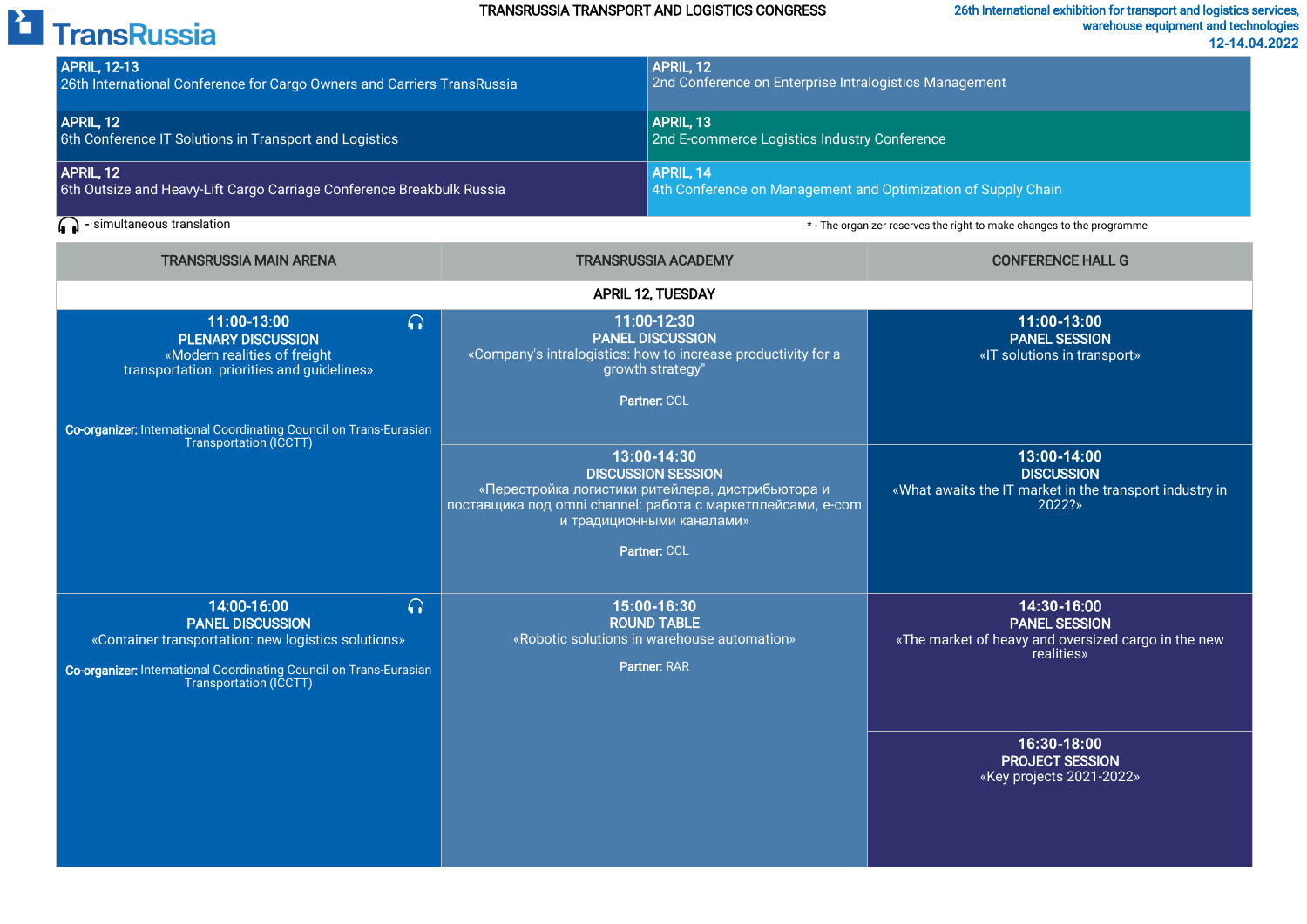#### TRANSRUSSIA TRANSPORT AND LOGISTICS CONGRESS

### 26th International exhibition for transport and logistics services, warehouse equipment and technologies

| <sup>2</sup> TransRussia                                                                                                                                  |                                                                                                                   |                                                                                                                                         | warehouse equipment and technologies<br>12-14.04.2022                                                                                                            |
|-----------------------------------------------------------------------------------------------------------------------------------------------------------|-------------------------------------------------------------------------------------------------------------------|-----------------------------------------------------------------------------------------------------------------------------------------|------------------------------------------------------------------------------------------------------------------------------------------------------------------|
| <b>APRIL, 12-13</b><br>26th International Conference for Cargo Owners and Carriers TransRussia                                                            |                                                                                                                   | APRIL, 12<br>2nd Conference on Enterprise Intralogistics Management                                                                     |                                                                                                                                                                  |
| APRIL, 12<br>6th Conference IT Solutions in Transport and Logistics<br>APRIL, 12<br>6th Outsize and Heavy-Lift Cargo Carriage Conference Breakbulk Russia |                                                                                                                   | APRIL, 13<br>2nd E-commerce Logistics Industry Conference<br>APRIL, 14<br>4th Conference on Management and Optimization of Supply Chain |                                                                                                                                                                  |
|                                                                                                                                                           |                                                                                                                   |                                                                                                                                         |                                                                                                                                                                  |
| <b>TRANSRUSSIA MAIN ARENA</b>                                                                                                                             | <b>TRANSRUSSIA ACADEMY</b>                                                                                        |                                                                                                                                         | <b>CONFERENCE HALL G</b>                                                                                                                                         |
|                                                                                                                                                           |                                                                                                                   | APRIL 13, WEDNESDAY                                                                                                                     |                                                                                                                                                                  |
| 10:30-12:00<br><b>STRATEGIC SESSION</b><br>«Forward to multimodality: electronic document<br>management»                                                  | 10:30-11:55<br><b>PLENARY SESSION</b><br>«Automation and optimization: how to reduce logistics costs?»            |                                                                                                                                         | 10:30-12:00<br><b>OPEN TALK with a Russian Railways Partner</b><br>«Logistics in the new realities. Minimizing risks and<br>opportunities to achieve efficiency» |
| Partner: DTLA                                                                                                                                             |                                                                                                                   |                                                                                                                                         | Partner: Russian Railways partner                                                                                                                                |
| 12:30-14:00<br><b>DISCUSSION SESSION</b><br>«Ports and maritime logistics in conditions of instability»                                                   | 12:10-13:10<br><b>PLENARY SESSION</b><br>«How to reduce the time and labor costs when working with<br>suppliers?» |                                                                                                                                         | 12:30-14:00<br><b>CCTT EXPERT SCIENTIFIC COUNCIL</b>                                                                                                             |
|                                                                                                                                                           |                                                                                                                   |                                                                                                                                         | Co-organizer: International Coordinating Council on Trans-Eurasian<br><b>Transportation (ICCTT)</b>                                                              |
| 14:30-16:30<br><b>FINAL STRATEGIC SESSION</b><br>«Transport and logistics: adaptation to a new reality»                                                   | 13:25-14:25<br><b>PROJECT SESSION</b><br>«How to optimize warehouse<br>logistics?»                                |                                                                                                                                         | 14:30-16:00<br><b>ROUND TABLE</b>                                                                                                                                |
| Co-organiser: National Union of Experts in the Field of transport<br>and Logistics                                                                        |                                                                                                                   |                                                                                                                                         | <b>Partner: ASORPS</b>                                                                                                                                           |
|                                                                                                                                                           | 14:40-16:30<br><b>PROJECT SESSION</b><br>«How not to lose efficiency in the last mile?»                           |                                                                                                                                         |                                                                                                                                                                  |